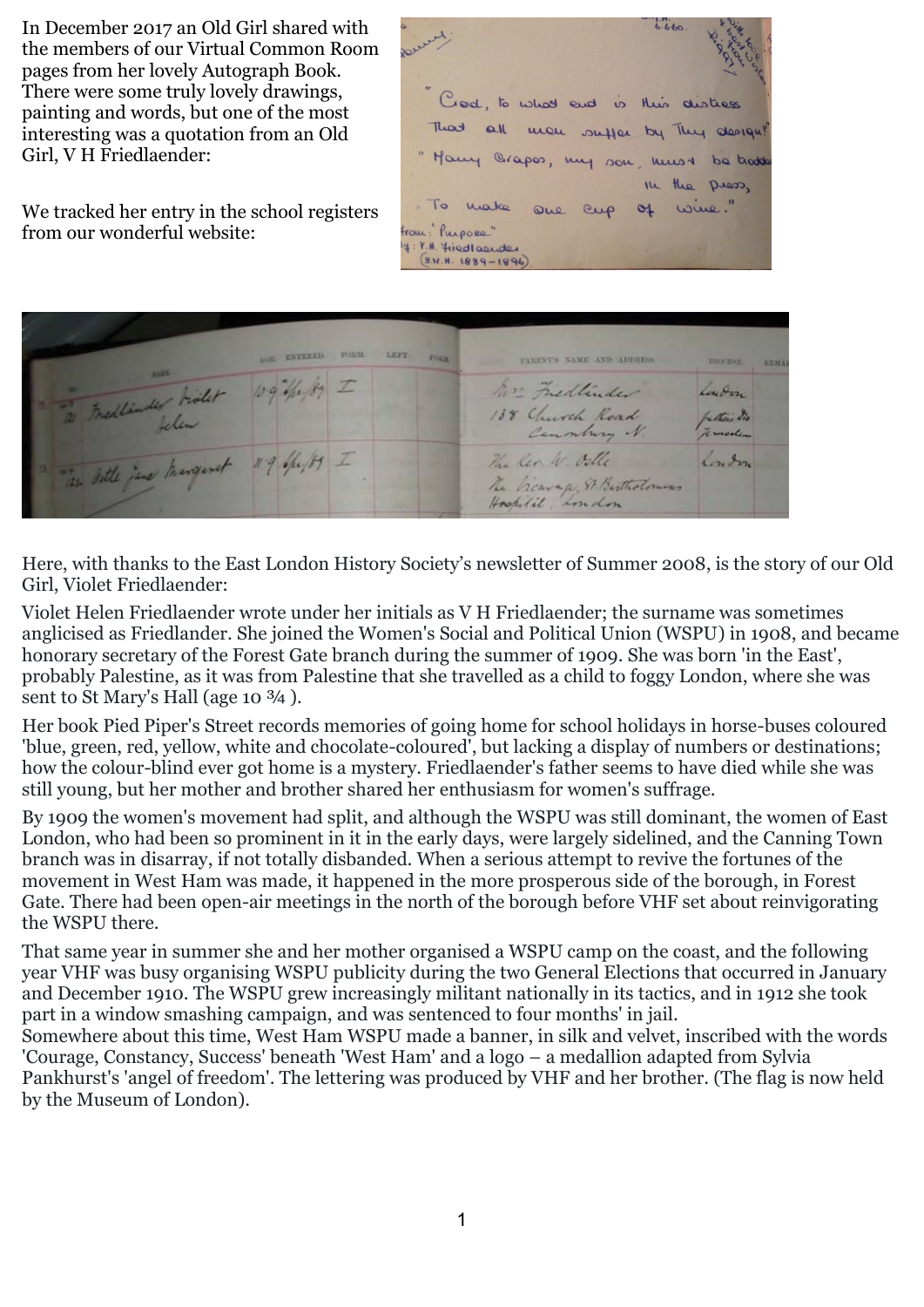In March 1909 the weekly paper Votes for Women published the words of a song VHF had written to the tune of 'Marching to Georgia'. It goes with an appropriate swing: Hurrah! Hurrah! We battle for the right, Hurrah! Hurrah! For peace with honour fight; Prisoners of war, we greet you! Victory is in sight; March with the Women's Army.

The Woman's Press, the publishing arm of the WSPU, also produced two calendars for the year 1910. The cheaper one cost a shilling, and was said to include 'mottoes'. the number and authorship of which were not noted in advertisements. The dearer calendar, costing 1/6d, was designed by Sylvia Pankhurst, and a motto was provided for each day by VHF.

Since both Sylvia Pankhurst and VHF were writers, it seems very likely that they belonged to the Women Writers' Suffrage League, which was very active about this time; in 1909 the League was cooperating with the Actresses' Franchise League to put on shows starring Ellen Terry at the Scala Theatre. Friedlaender's novels show she was very conscious of her position in society as a woman and an artist.

Her first published novel came out in 1922. In Mainspring: the Growth of a Soul, a man says to the leading female character: 'And in all these years I've never met the woman – the woman artist – who was willing to burn her boats; who, when it came to the point, really had the nerve to do it, and to know she had done the right thing, as I see you know it'.

Friedlaender published poems for many years, and a collection was brought out in 1931, called Mirrors and Angles (often miscalled Mirrors and Angels). Most of the verse had previously appeared in Country Life, but poems were also culled from a wide variety of other journals and newspapers, from the Spectator and the Nation to the Manchester Guardian and the Queen. She died at Buckhurst Hill, on the Essex fringe of East London in 1950. Suffragettes such as Friedlaender knew that in time the rights they had fought for would be taken for granted.

In 1936, the 100th anniversary of the founding of St Mary's Hall, Violet penned this for the Centenary Newsletter

 $S.M.H.$ Years of the present, years of the past, AYS that are gone and yet abide, In one tradition all held fast : This day we celebrate with pride. A shining spirit that endears The school has lived, through hopes and fears, A hundred years. Spirit of work in ardent youth, We who are young, we who are old, Spirit of service, honour, truth : All of us here have been enrolled. Let us commemorate with cheers Now we salute, through smiles and tears, A hundred years 1 A hundred years. V. H. FRIEDLAENDER. The Place of Youth: Revisited. HIS is two separate towas to me :<br>In one I walk, through a nullity<br>Of grey mid-years, with, at my back,<br>The shapes that haunt, the things I lack. Yet at my side there runs a street Through which youth blows, vivid and sweet :<br>A young head lifts, and laughs its way<br>Through many an indolent, impudent day. Old friends, united to dispraise That callow wraith of earlier days, Vow time has softened me, and schooled To sympathy a heart pride ruled. Old friends are kind; the thing may be : Yet that young ghost-how dear to me I V. H. FRIEDLAENDER.